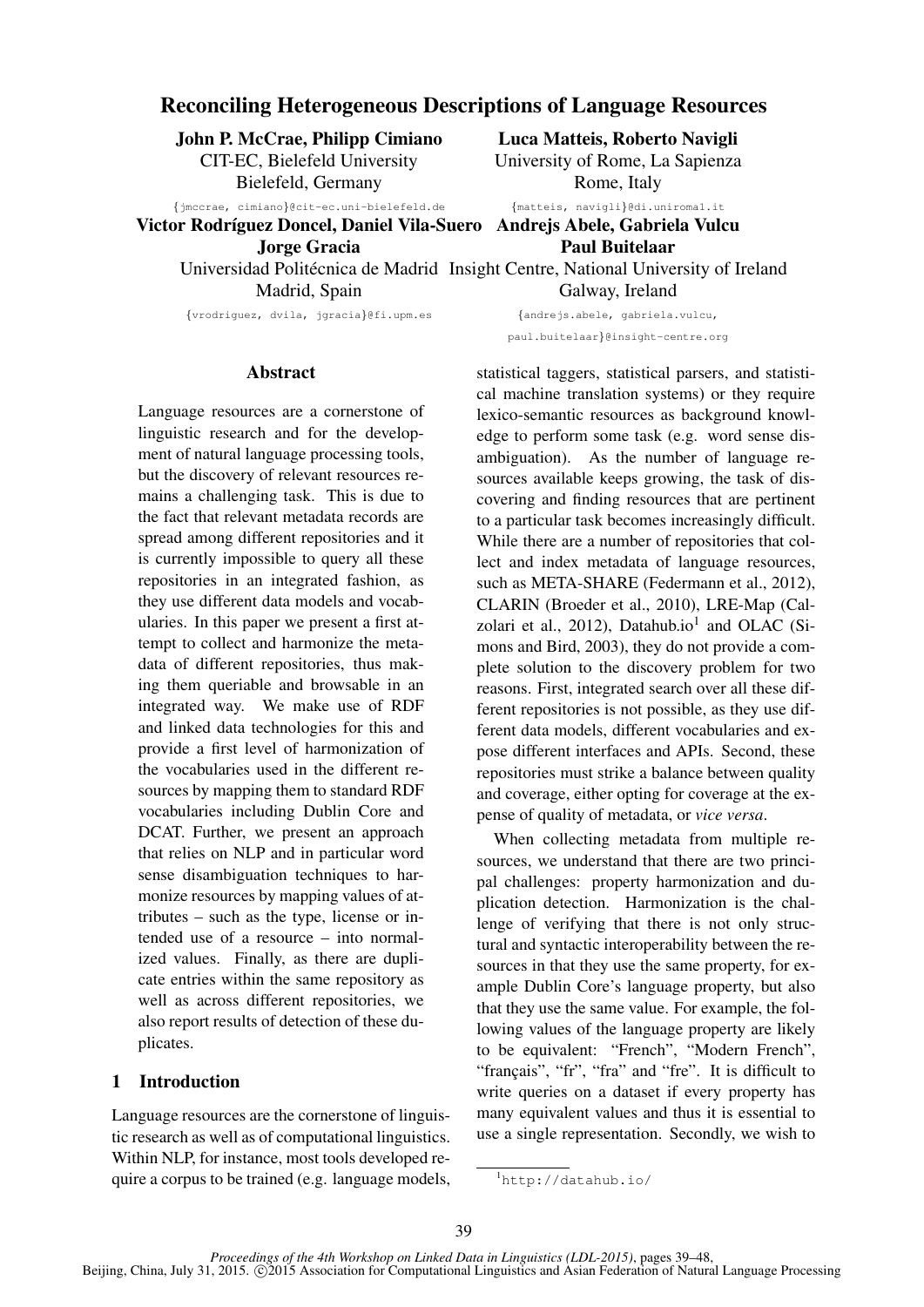detect duplicates that occur either due to the original representation or from multiple sources. It is clear that if a large number of records in fact describe the same resource then queries for that resource will return too many resources that may lead to errors (or annoyance) for users. For example, the "Universal Declaration of Human Rights" is available in  $444$  languages<sup>2</sup> and listing each translation as a single resource (as the CLARIN VLO does) does not correctly capture the nature of the resource. Furthermore, these resources may not match some queries, such as for example 'resources in more than one language', and as such it is preferable to merge these individual records into a single complex record.

As the main contribution of this paper, we present the methods used to harmonize data across repositories. Due to the different kinds of values and target taxonomies chosen for each property, these methods vary but all are based on stateof-the-art NLP techniques, including word sense disambiguation, and make major improvements to the data quality of our metadata records. Second, we show indeed that duplicate metadata records are pervasive and that they occur both within and across repositories. We then present a simple yet effective approach to detect duplicates within and across repositories.

The paper is structured as follows: we give an overview of work related to harmonization of data as well as an overview of existing metadata repositories for linguistic data in Section 2. We describe our metadata collection and schema matching strategy in Section 3. We describe our techniques for metadata harmonization in Section 4. We describe our methods for duplication detection in Section 5. The performance of the different techniques is reported in each of these sections. We discuss our methodology and approach from a wider point of view in Section 6.

### 2 Related Work

Interoperability of metadata is an important problem in many domains and harmonizing schemas from different sources has been recognized as a major challenge (Nilsson, 2010; Khoo and Hall, 2010; Nogueras-Iso et al., 2004). There are different approach to data integration. One approach consists on mapping data to one *monolithic* ontology that needs to be general enough to accommodate all the data categories from different sources. While this is appealing as it supports integrated querying of data, a single ontology cannot predict all aspects of metadata records, that all users may wish to record. In contrast, the linked data approach relies on multiple, standardized smaller and reusable vocabularies, each representing a subset of the data. In this line, some experts have recommended (Brooks and McCalla, 2006):

"A larger set of ontologies sufficient for particular purposes should be used instead of a single highly constrained taxonomy of values."

In the context of linguistic data, different approaches have been pursued to collect metadata of resources. Large consortium-led projects and initiatives such as the CLARIN projects and META-NET have attempted to create metadata standards for representing linguistic data. Interoperability of the data stemming from these two repositories is however severely limited due to incompatibilities in their data models. META-SHARE favors a qualitative approach in which a relatively complex XML schema is provided to describe metadata of resources (Gavrilidou et al., 2012). At the same time, considerable effort has been devoted to ensuring data quality (Piperidis, 2012). In contrast, CLARIN does not provide a single schema, but a set of 'profiles' that are described in a schema language called the *CMDI Component Specification Language* (Broeder et al., 2012). Each institute describing resources using CMDI can instantiate the vocabulary to suit their particular needs. Similarly, an attempt has been made to catalogue language resources by assigning them a single unique identifier (Choukri et al., 2012).

Other more decentralized approaches are found in initiatives such as the LRE-Map (Calzolari et al., 2012) which provides a repository for researchers who want to submit the resources accompanying papers submitted to conferences. Most fields in LRE-Map consist of a text field with some prespecified options to select and a thorough analysis of the results has been conducted (Mariani et al., 2014).

Similarly, the *Open Linguistics Working Group* (Chiarcos et al., 2012) has been collecting language resources published as linked data in a

<sup>2</sup>http://www.ohchr.org/en/udhr/pages/ introduction.aspx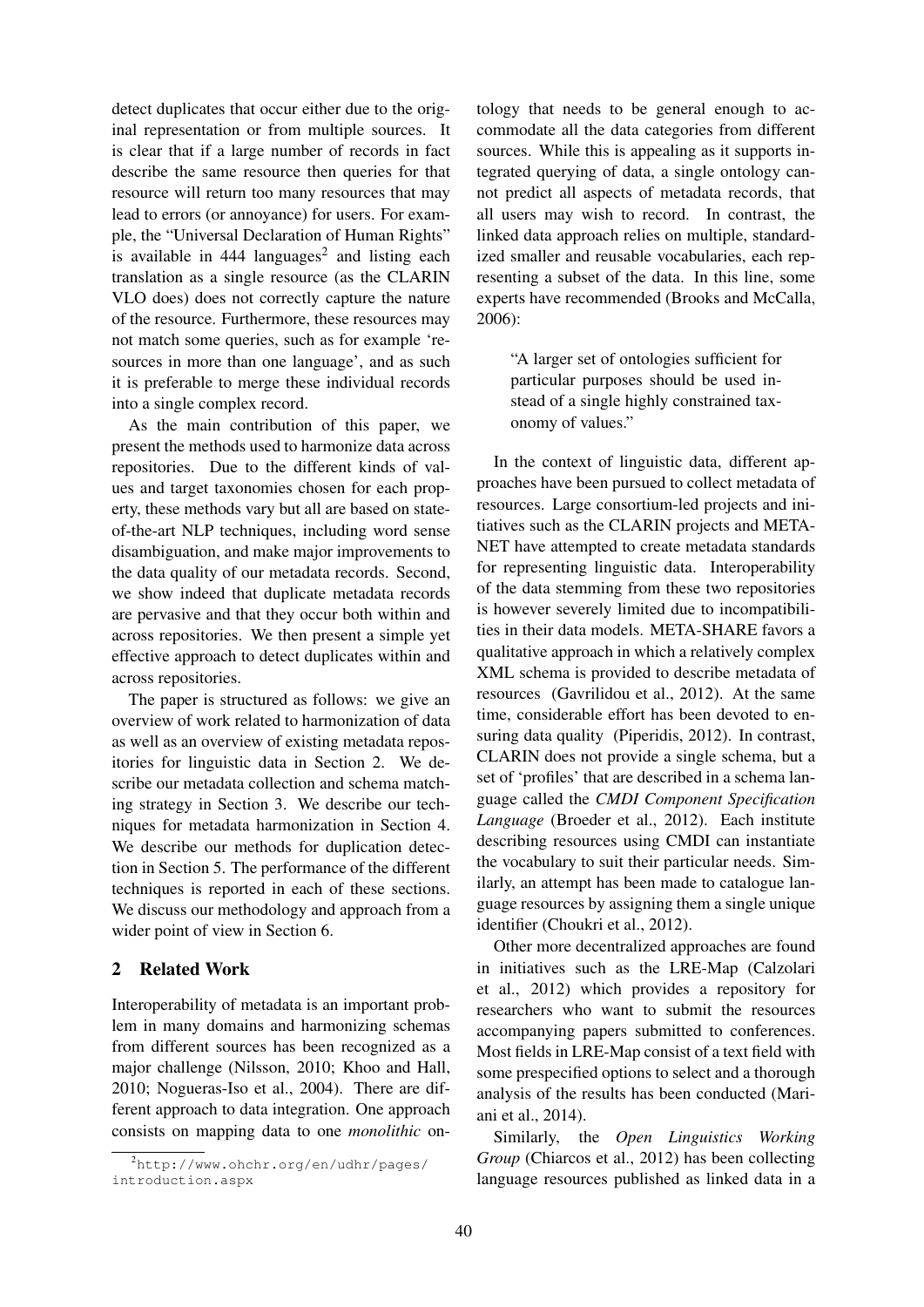| Source                | Records | <b>RDF</b> Triples | Triples per<br>Record |
|-----------------------|---------|--------------------|-----------------------|
| <b>META-SHARE</b>     | 2.442   | 464,572            | 190.2                 |
| <b>CLARIN VLO</b>     | 144,570 | 3,381,736          | 23.4                  |
| Datahub.io            | 218     | 10,739             | 49.3                  |
| LRE-Map (LREC 2014)   | 682     | 10,650             | 15.6                  |
| LRE-Map (Non-open)    | 5,030   | 68,926             | 13.7                  |
| OLAC                  | 217,765 | 2,613,183          | 12.0                  |
| <b>ELRA</b> Catalogue | 1,066   | 22,580             | 21.2                  |
| LDC Catalogue         | 714     | n/a                | n/a                   |

Table  $1$ <sup>.</sup> The sizes of the resources in terms of number of metadata records and total data size

crowd-sourced repository at Datahub.io, in order to monitor the *Linguistic Linked Data cloud* and produce a diagram showing the status of these resources.

This clearly shows that the field is very fragmented, with different players using different approaches and most importantly different meta- and data models, thus impeding the discovery and integration of linguistic data.

## 3 Metadata collection and Schema Matching

In this section we describe the different methods applied to collect metadata from the different repositories:

- META-SHARE: For META-SHARE, a dump of the data was provided by the ILSP managing node of the META-NET project in XML format. We developed a custom script to convert this into the RDF data model, explicitly aligning data elements to the Dublin Core metadata vocabulary and add these as extra RDF triples to the root of the record. Frequently, these properties were deeply nested in the XML file and manual analysis was required to detect which instances truly applied to the entire metadata record.
- **CLARIN:** For CLARIN, we rely on the OAI-PMH (Sompel et al., 2004) framework to harvest data. The harvested OAI-PMH records comprise a header with basic information as well as a download link and a secondary XML description section that is structured according to the particular needs of the data provider. So far, we limit ourselves to collecting only those records that have Dublin Core properties.
- LRE-Map: For LRE-Map we used the available RDF/XML data dump<sup>3</sup>, which contains submission information from the LREC 2014 conference, as well as data from other conferences, which is not freely available. In the RDF data, we gathered additional information about language resources, including the title of the paper describing the resource.
- Datahub.io: The data from Datahub.io was collected by means of the CKAN API<sup>4</sup>. As Datahub.io is a general-purpose catalogue we limited ourselves to extracting only those resources that were of relevance to linguistics. For this, we used an existing list of relevant categories and tags maintained by the Working Group on Open Linguistics (Chiarcos et al., 2012). The data model used by Datahub.io is also based on DCAT, so little adaptation of the data was required.
- OLAC: The Open Language Archives Community also relies on OAI-PMH to collect metadata and overlaps significantly with the CLARIN VLO. Unfortunately the data on this site is not openly licensed.
- ELRA and LDC Catalogues: These two organizations sell language resources and their catalogues are available online. The metadata records are not themselves openly licensed.

The total size in terms of records and triples (facts) as well as the average number of triples per repository are given in Table 1, where we can see significant differences in size and complexity of the resources. Note for the rest of this paper we will concern ourselves only with the openly licensed resources.

## 4 Metadata harmonization

As metadata has been obtained from different repositories, there are many incompatibilities between the values used in different resources. While some repositories ensure high-quality metadata in general, we also discovered inconsistencies in the use of values. For instance, while

 $3$ http://datahub.io/organization/

institute-for-computational-linguistics-ilc-cnr <sup>4</sup>http://datahub.io/api/3/ documented

at http://docs.ckan.org/en/latest/api/ index.html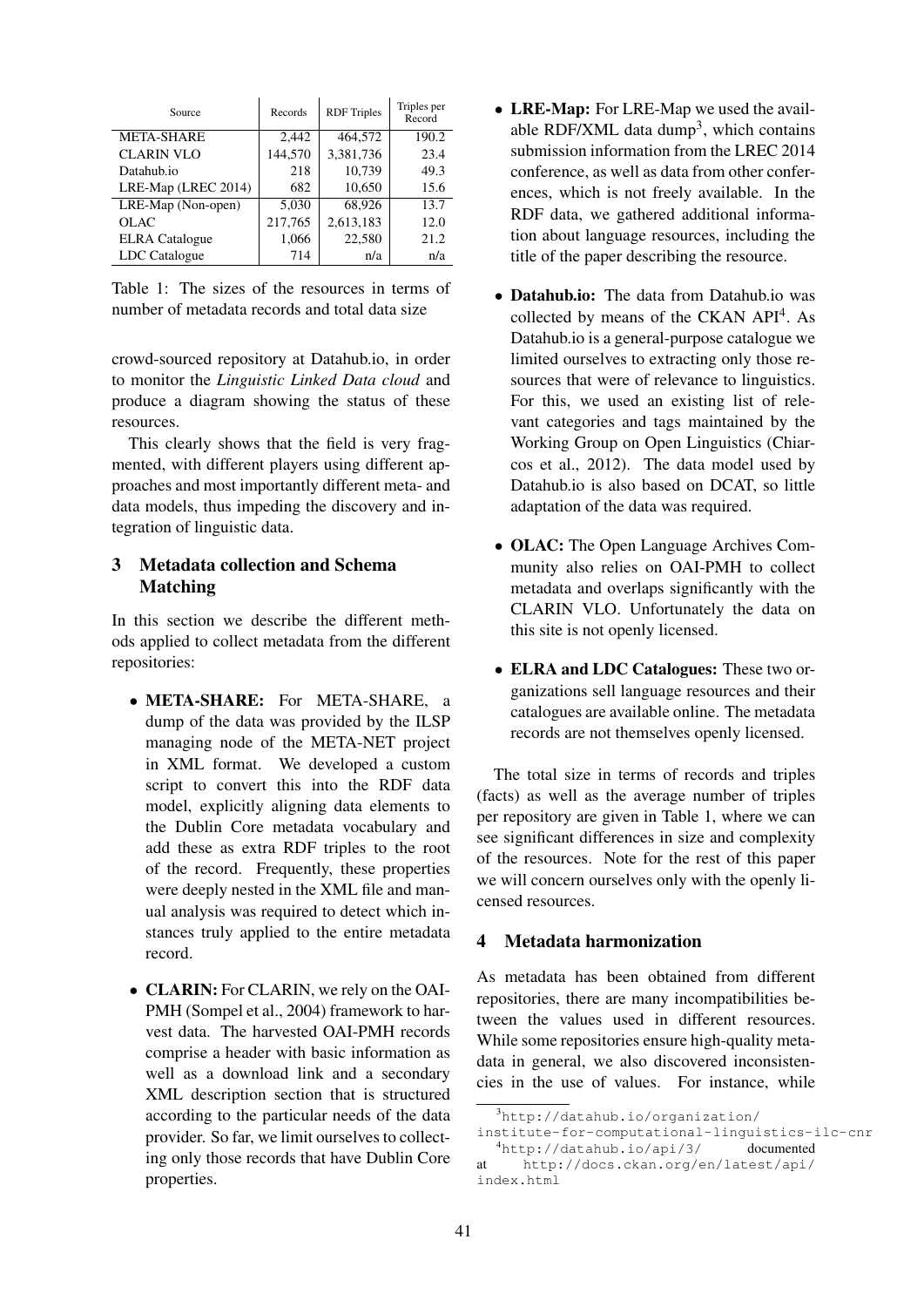META-SHARE recommends the use of ISO 639-  $3<sup>5</sup>$  tags for languages, a few data entries use English names for the language instead of the ISO code. We describe our approach to data value normalization below. In this initial harmonization phase we focused on the key questions of whether a resource is available, that is the given URL resolves, and whether the terms and conditions under which the resource can be used are specified. Further, we consider three key aspects that users need to know about resources to help them decide whether the resource matches their needs, namely: the type of the resource (corpus, lexical resource, etc.), intended use of the resource and languages covered. We note that many resources have multiple values for the same property (e.g., language), thus we allow multiple values at the record level, while still permitting more specific annotation deeper in the record.

### 4.1 Availability

In order to enable applications to (re)use language resources, we should find out if the resources described can still be accessed. For this we focused on the properties which were mapped to DCAT's 'access URL' property in the previous section. These 'access URLs' are intended to refer to HTML pages containing either download links or information on how to retrieve and use the resource. We augment the data with information about which links are valid and about the form of the content returned (e.g. HTML, XML, PDF, RDF/XML, etc.). Therefore, as we deal with heterogeneous sources and repositories, we analyzed access related characteristics and initially focused on answering two questions: *Is the language resource available and accessible on the Web and in what format?*.

To assess the current situation, we crawled and performed an analysis on a set of  $119,290$  URLs  $^6$ . Our analysis showed that more than 95% of the URLs studied corresponded to accessible URLs (i.e., HTTP Response Code 200 OK), which indicates that in a high number of cases at least some information is provided to potential consumers of the resource.

Furthermore, our assessment showed that more than 66% of the accessible URLs corresponds to HTML pages, around 10% to RDF/XML docu-

| Format            | Resources | Percentage |
|-------------------|-----------|------------|
| <b>HTML</b>       | 67,419    | 66.2%      |
| <b>RDF/XML</b>    | 9,940     | 9.8%       |
| <b>JPEG</b> Image | 6,599     | $6.5\%$    |
| XML (application) | 5,626     | 5.6%       |
| Plain Text        | 4,251     | 4.2%       |
| <b>PDF</b>        | 3,641     | $3.6\%$    |
| XML (text)        | 3,212     | 3.2%       |
| Zip Archive       | 801       | 0.8%       |
| PNG Image         | 207       | 0.2%       |
| gzip Archive      | 181       | 0.2%       |

Table 2: The distribution of the 10 most used formats within the analyzed sample of URLs. Note XML is associated with two MIME types.

ments, and other non-text formats sum up to almost 10% of the URLs analyzed (see Table 2). It is important to note that these results only describe what was returned by the service, and do not well reflect the actual format or availability of the data. For example, the high number of resources returning RDF/XML is mostly due to two CLARIN contributing institutes adopting RDF for their metadata.

## 4.2 Rights

Language resources are generally protected by copyright laws and they cannot be used against the terms expressed by the rights holders. These terms of use declare the actions that are authorized (e.g. derive, distribute) and the applicable conditions (e.g. attribution, the payment of a fee). They are an essential requirement for the reuse of a resource, but their automatic retrieval and processing is difficult because of the many forms they may adopt: rights information can appear either as a textual notice or as structured metadata, can consist of a mere reference to a wellknown license (like an Open Data Commons or Creative Commons license), or it can point to an institution-specific document in a non-English language. These heterogeneous practices prevent the automated processing of licensing information.

Several challenges are posed for the harmonisation of the rights information: first, information is often not legally specified but instead vague statements such as 'freely available' are used; second, description of specific rights and conditions of each license requires complex modelling; and finally, due to the sensitivity of the information,

<sup>5</sup>http://www-01.sil.org/iso639-3/

 ${}^{6}$ Due to crawling restrictions, only 60% of the URLs of the dataset were actually crawled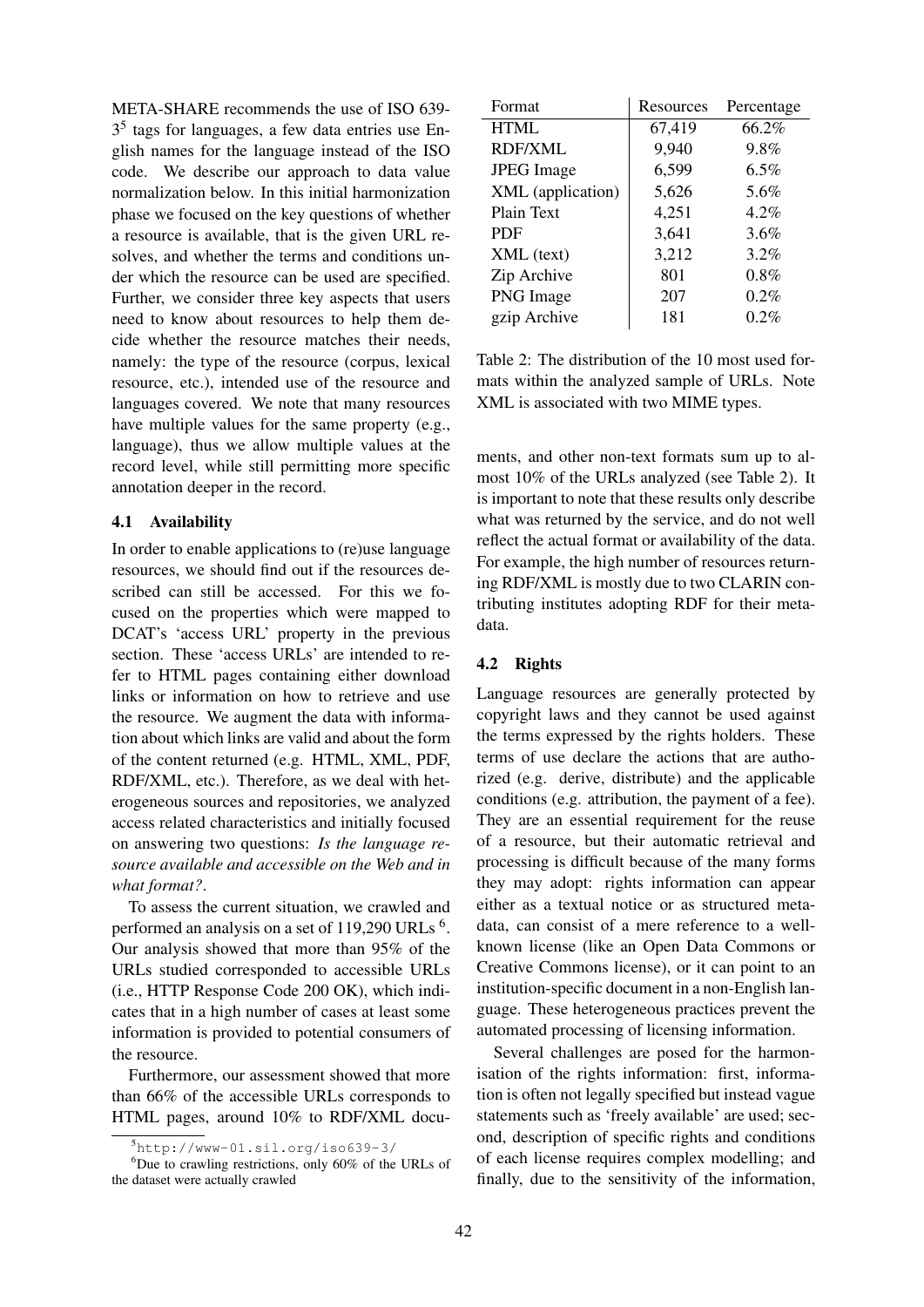only high precision approaches should be applied.

From the RDF License dataset (Rodriguez-Doncel et al., 2014) we extracted the title, URI and abbreviation of the most commonly used licenses in different forms, and searched for exact matches normalizing for case, punctuation and whitespace. This introduced some errors due to dual-licensing schemes or misleading description were introduced. We manually evaluated all matching licenses and found 95.8% of the recognised strings were correctly matched. With this approach we could identify matching licenses for only 1% of the metadata entries. However, our observations suggest that this is due to the uninformative content for the license attribute. Furthermore, we note that more sophisticated methods have been shown to improve recall, but they do this at the cost of precision (Cabrio et al., 2014).

#### 4.3 Usage

The language resource usage indicates the purpose and application for which the LR was created or which it has since be used. For META-SHARE we rely on the 83 values of the useNLPSpecific property and for LRE-Map we have a more limited list of 28 suggested values and many more user-provided free text entries, 3,985 in total (no other source contained this information). We manually mapped the 28 predefined values in LRE-Map to one of the 83 values predefined in META-SHARE. For the user-provided intended usage values, we developed a matching algorithm that identifies the corresponding META-SHARE intended use values. First we tokenized the expressions, then we stemmed the tokens using the Snowball stemmer (Porter, 2001), and we performed a string inclusion match, i.e. checking whether META-SHARE usages are included in the free text entries. For some entries we retrieved several matches (e.g. 'Document Classification, Text categorisation' matched both 'document classification' and 'text categorisation'), assuming that in the case of multiple matches the union of the intended usages was meant. With this algorithm we identified 66 matches on a random sample of 100 user-provided entries and they were all correct matches. From the remaining 34 unmatched entries, 16 were empty fields or non specific e.g. 'not applicable', 'various uses'. Other 16 entries were too general to be mapped to an intended use defined in the META-SHARE vocabu-

lary e.g. 'testing', 'acquisition'. We had one false negative 'taggin pos'[sic] and one usage that is not yet in META-SHARE 'semantic system evaluation'. On this basis we had 98-99% accuracy on the results. Following the aforementioned algorithm we identified 65% matches on the entire set of user-entries. We further investigated the remaining 35% non-matches and we identified further intended use values that are not yet in META-SHARE vocabulary, e.g. 'entity linking', 'corpus creation', which we will suggest as extensions of the META-SHARE vocabulary.

### 4.4 Language

To clean the names of languages contained in metadata records, we aligned to the ISO 639- 3 standard. First we extracted all the language labels from our records and obtained a total of 833 distinct language labels. Next we leveraged two resources to map these noisy language labels to standard ISO codes: (i) the official SIL database<sup>7</sup> , which contains all the standard ISO codes and their *English* names, and (ii) BabelNet<sup>8</sup> (Navigli and Ponzetto, 2012), a large multilingual lexico-semantic resource containing, among others, translations and synonyms of various language names along with their ISO codes.

To perform the mapping in an automatic manner, we compared each of the 833 noisy language labels against the language labels contained in SIL and BabelNet using two string similarity algorithms: the *Dice coefficient* string similarity algorithm and the *Levenshtein* distance string metric.

Table 3 reports an excerpt of the results showcasing in the first row a match for all cases, in the second a match for BabelNet but not for SIL, and in the third a mismatch for all. Furthermore, the final row reports a mismatch from Levenshtein, where 'Turkish, Crimean' is matched instead.

In order to measure the accuracy of each approach we tested the mapping algorithms against a manually annotated dataset containing 100 language labels and ISO codes. In Table 4, we present the accuracy of our methods based on the number of labels correctly identified ("label accuracy") and the accuracy weighted for the number of metadata records with that label ("instance accuracy"). The best results are obtained using BabelNet as the source of language labels. Babel-

 $7$ http://www-01.sil.org/iso639-3/

download.asp

<sup>8</sup>http://babelnet.org/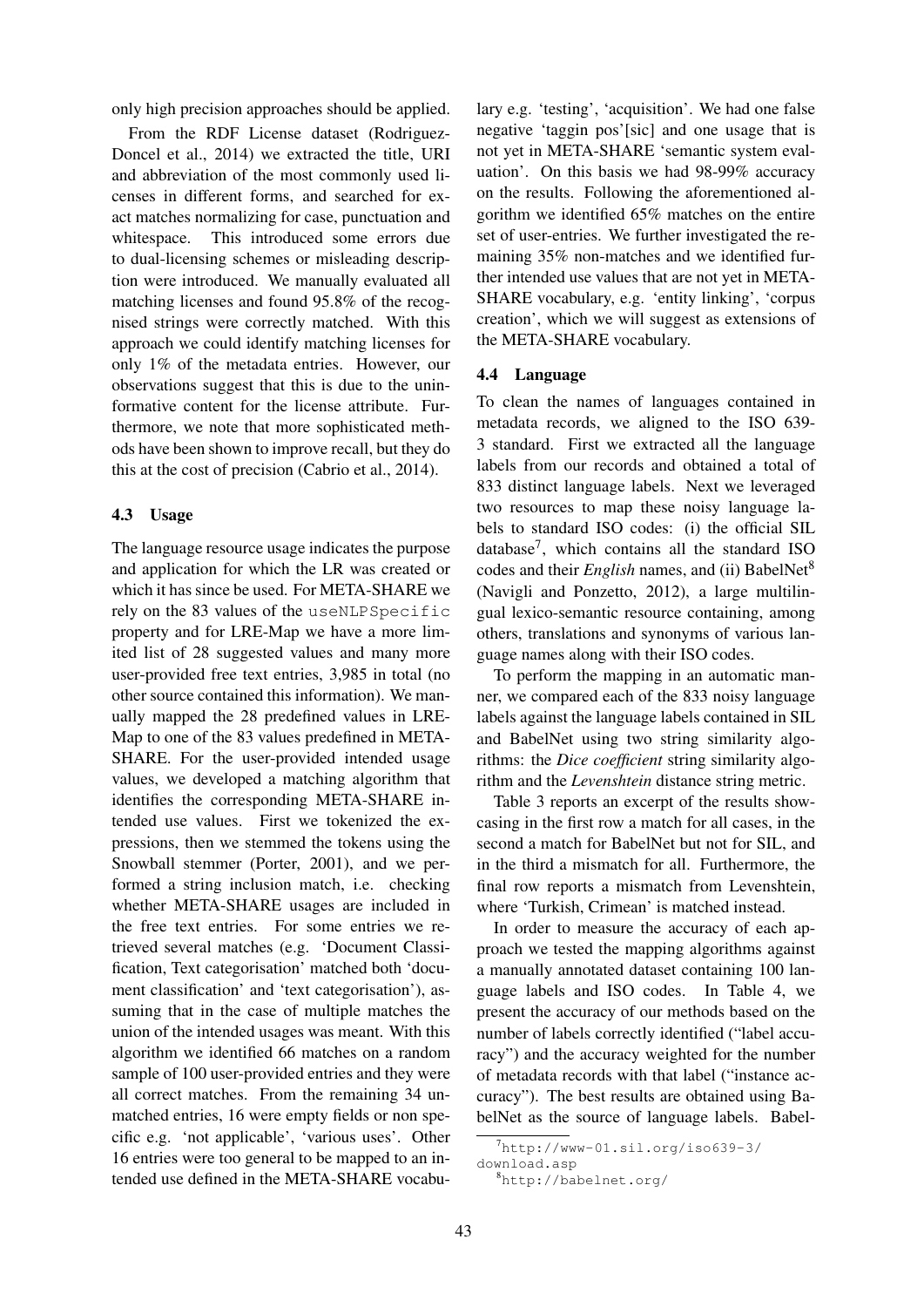| Input             | Expected<br>output | <b>BabelNet</b><br>output |                     | SIL.<br>output |                     |  |
|-------------------|--------------------|---------------------------|---------------------|----------------|---------------------|--|
|                   |                    | dice                      | leven               | dice           | leven               |  |
| Kurdish           | kur                | kur                       | kur                 | kur            | kur                 |  |
| $rank - distance$ |                    | $\mathbf{1}$              | $\theta$            | 1              | $\theta$            |  |
| label             |                    | Kurdish                   | Kurdish             | kurdish        | Kurdish             |  |
| <b>Bokmål</b>     | nob                | nob                       | nob                 | bok*           | bdt*                |  |
| $rank - distance$ |                    | 1                         | $\Omega$            | 0.57           | 3                   |  |
| label             |                    | bokmål                    | Bokmål              | bok            | <b>Bokoto</b>       |  |
| Nahñú             | oto                | $omq^*$                   | $otm*$              | ttf*           | las*                |  |
| (Otom)            |                    |                           |                     |                |                     |  |
| $rank - distance$ |                    | 0.38                      | $\mathbf{8}$        | 0.35           | $\overline{7}$      |  |
| label             |                    | Otomí<br>Mangue           | Eastern<br>Otomí    | tuotomb        | lama<br>(togo)      |  |
| Turkish           | tur                | tur                       | tur                 | tur            | $crh*$              |  |
| (Türkçe)          |                    |                           |                     |                |                     |  |
| rank - distance   |                    | 0.7                       | 6                   | 0.7            | $\overline{7}$      |  |
| label             |                    | Turkish                   | Türkiye<br>Türkçesi | turkish        | Turkish.<br>Crimean |  |

Table 3: Excerpt output of language mapping. \* indicates mismatches.

| Resource                         | Label<br>Accuracy | Instance<br>Accuracy |
|----------------------------------|-------------------|----------------------|
| <b>SIL</b> dice coefficient      | 81\%              | 99.50%               |
| <b>SIL</b> levenshtein           | 72%               | 99.42%               |
| <b>BabelNet</b> dice coefficient | 91%               | 99.87%               |
| <b>BabelNet</b> levenshtein      | $89\%$            | 99.85%               |
| $SIL + BabelNet$                 |                   |                      |
| dice coefficient                 | $91\%$            | 99.87%               |
| levenshtein                      | $89\%$            | 99.85%               |

Table 4: Accuracy of language mappings

Net is more accurate in matching language labels, largely because it contains translations, synonyms and obsolete spellings of most, even rare or dialectal, languages. SIL on the other hand only contains the English representation of each ISO code, failing to induce certain mappings. Furthermore, the Dice coefficient string similarity algorithm yields more accurate results compared to the Levenshtein distance metric. We hypothesize that this is mainly due to the fact that the Dice coefficient is more lenient compared to the Levensthein metric as it is insensitive to the order of words. For instance, using Dice coefficient, the input label 'Quechua de Cotahuasi (Arequipa)' matches 'Cotahuasi Quechua' correctly. With the Levenshtein algorithm, however, using the same input as earlier, the label 'Quechua cajamarquino' is mistakenly matched instead.

Overall, combining BabelNet and SIL yields the same normalization accuracy as BabelNet alone.

| Resource                                    | Duplicate<br>Titles | Duplicate<br>URL <sub>S</sub> |  |
|---------------------------------------------|---------------------|-------------------------------|--|
| <b>CLARIN</b> (same contributing institute) | 50,589              | 20                            |  |
| Datahub.io                                  |                     | 55                            |  |
| <b>META-SHARE</b>                           | 63                  | 967                           |  |

Table 5: The number of intra-repository duplicate labels and URLs for resources

Nonetheless, we can observe a slight decrease in the average distance returned by the Levensthein algorithm. The addition of a multilingual semantic database, such as BabelNet, positively affects the ability to match obsolete names in different languages.

### 4.5 Type

The type property is used primarily to describe the kind of resource being described. For META-SHARE, we can rely on the structure of resources to extract one of four primary resource types, namely, 'Corpus', 'Lexical Conceptual Resource', 'Lexical Description' and 'Tool Service'. However, for the other sources considered in this paper the type field permits free text input. In order to enable users to query resources by type we ran the Babelfy entity linking algorithm (Moro et al., 2014) to identify entities in the string and then manually selected elements from this list of entities that described the kind of resource, such as 'corpus'. In this way we extracted, 143 categories for language resources while still ensuring that syntactic variations were accounted for. The top 10 categories extracted in this way were: 'Sound', 'Corpus', 'Lexicon', 'Tool' (software), 'Instrumental Music'<sup>9</sup> , 'Service', 'Ontology', 'Evaluation', 'Terminology' and 'Translation software'.

## 5 Duplicate detection

As we are collecting and indexing metadata records from different repositories, it is possible to find duplicates, that is records that describe the same actual resource. In fact, duplicate entries did not only occur across repositories (we dub these *inter-repository duplicates*) but also within the same resource (referred to as *intra-repository duplicates*). We expand the definition of inter-repository by noting that CLARIN is sourced from a number of different contribut-

<sup>&</sup>lt;sup>9</sup>These resources are in fact recordings of singing in under-resourced languages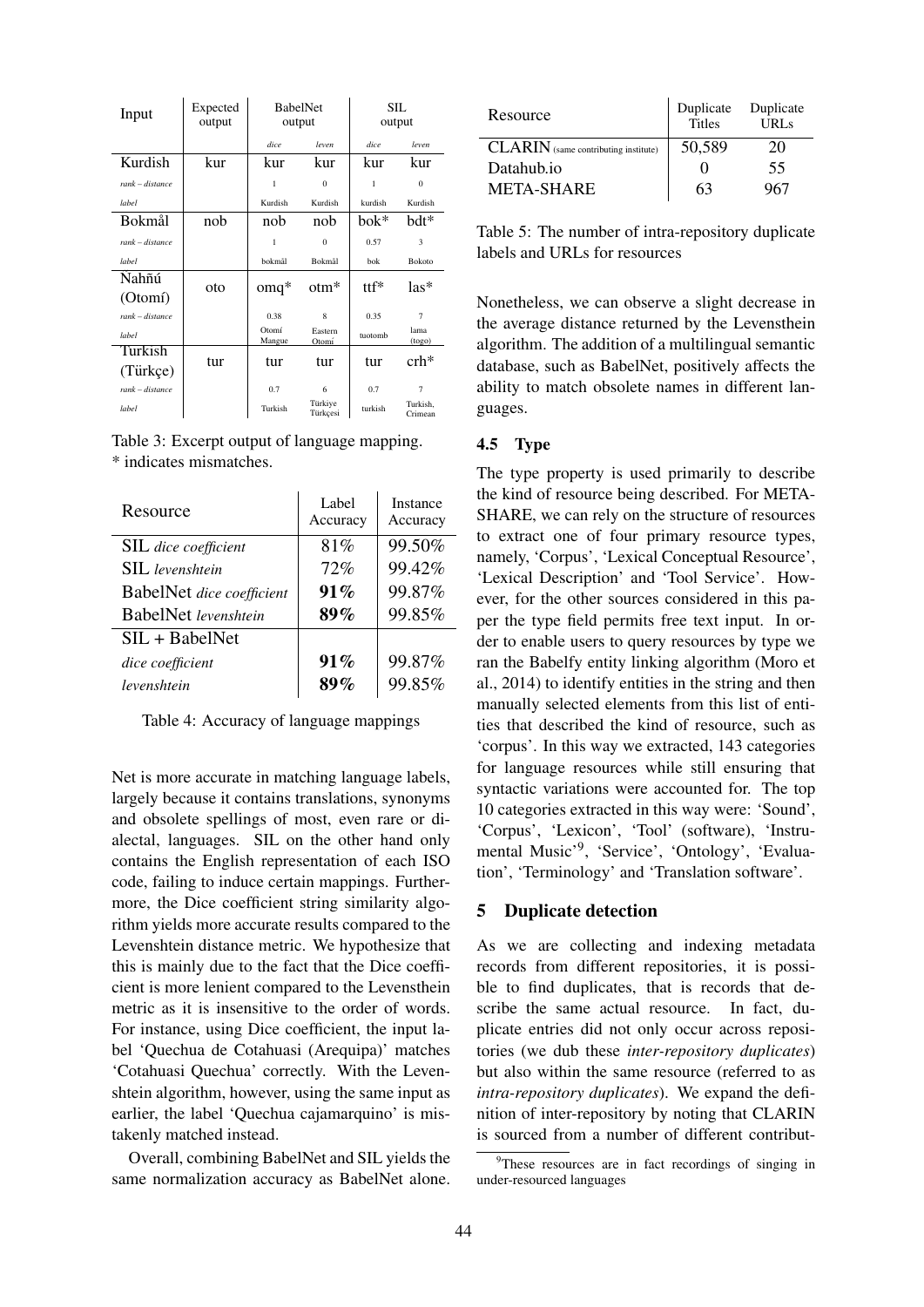ing institutes and there are duplicates between institutes, thus we consider links between records of different CLARIN institutes as *inter-repository*. Similarly, there has been no attempt to manage duplicates in LRE-Map and so we handle all links between LRE-Map records as *inter-repository*.

In order to detect duplicates, we rely on two properties that should be unique across entries, that is the title and the 'access URL'. In Table 5 we show the number of records with duplicate titles or URLs. Manual inspection of these duplicates yielded the following observations:

- META-SHARE META-SHARE contains a number of duplicate titles. However, these title duplicates seem to be errors in the export and can thus be easily corrected.
- CLARIN Many resources in CLARIN are described across many records. For example, in CLARIN there may be one different metadata record for each chapter of a book or recording within an audio or television collection, or in at least one case ("The Universal Declaration of Human Rights") a record exists for each language the resource is available in. Thus, we decided to merge the entries which share the same title and same contributing institute in CLARIN.
- Datahub.io The creation method of DataHub prevents the creation of different entries with the same title, so duplicate titles do not occur in the data. However, we found a number of entries having the same download URL. This is due to the fact that different resources share SPARQL endpoints or download pages, but the records did not describe the same resource and so we did not merge these resources.

Table 6 shows the number of resources with the same title (Duplicate Titles), same URL (Duplicate URLs) as well as same title and same URL within and across repositories. We apply the following strategy in handling duplicates:

Intra-repository duplicates As intra-repository duplicates are mostly either system errors or series of closely related resources, we simply merge the corresponding metadata entries. If a property is one-to-one we take only the first value.

| Duplication   Correct Unclear Incorrect |    |  |
|-----------------------------------------|----|--|
| <b>Titles</b>                           | 86 |  |
| <b>URLs</b>                             | 95 |  |
| Both                                    | QQ |  |

Table 7: Precision of matching strategies from a sample of 100

| Property          | Record Count<br>(As percentage of all records) | <b>Triples</b> |
|-------------------|------------------------------------------------|----------------|
| <b>Access URL</b> | 91,615 (91.6%)                                 | 191,006        |
| Language          | 50,781 (50.7%)                                 | 98,267         |
| Type              | 15,241 (15.2%)                                 | 17,894         |
| Rights            | 3,080 (3.0%)                                   | 8915           |
| Usage             | 3,397 (3.4%)                                   | 4,530          |

Table 8: Number of records and facts harmonized by our methods

Inter-repository duplicates Inter-repository duplicates represent multiple records of the same underlying resource, they are linked to one another by the 'close match' property.

*Note we do not remove duplicates from the dataset we either combine them into a more structured record or mark them as deprecated.*

We evaluate the precision of this approach on a sample of 100 inter-repository entries identified as duplicates according to the above mentioned approach. We manually classify the matches into *correct*, *incorrect* as well as *unclear*, if there was insufficient information to make a decision, the resources overlapped or were different versions of each other. Table 7 shows these results. We see that with 99% precision the method identifying duplicates if both title and URL match yields the best results. While the recall is difficult to assess, an analysis of the data quickly reveals that there are many duplicates not detected using this method. For example, for the Stanford Parser (De Marneffe et al., 2006), we find metadata records with all of the following titles: "Stanford Parser", "Stanford Dependency Parser", "Stanford Lexicalized Parser", "Stanford's NLP Parser", "The Stanford Parser", "The Stanford Parser: A Lexicalized Parser".

## 6 Discussion

The rapid developments of natural language processing technologies in the last few years has resulted in a very large number of language resources being created and made available on the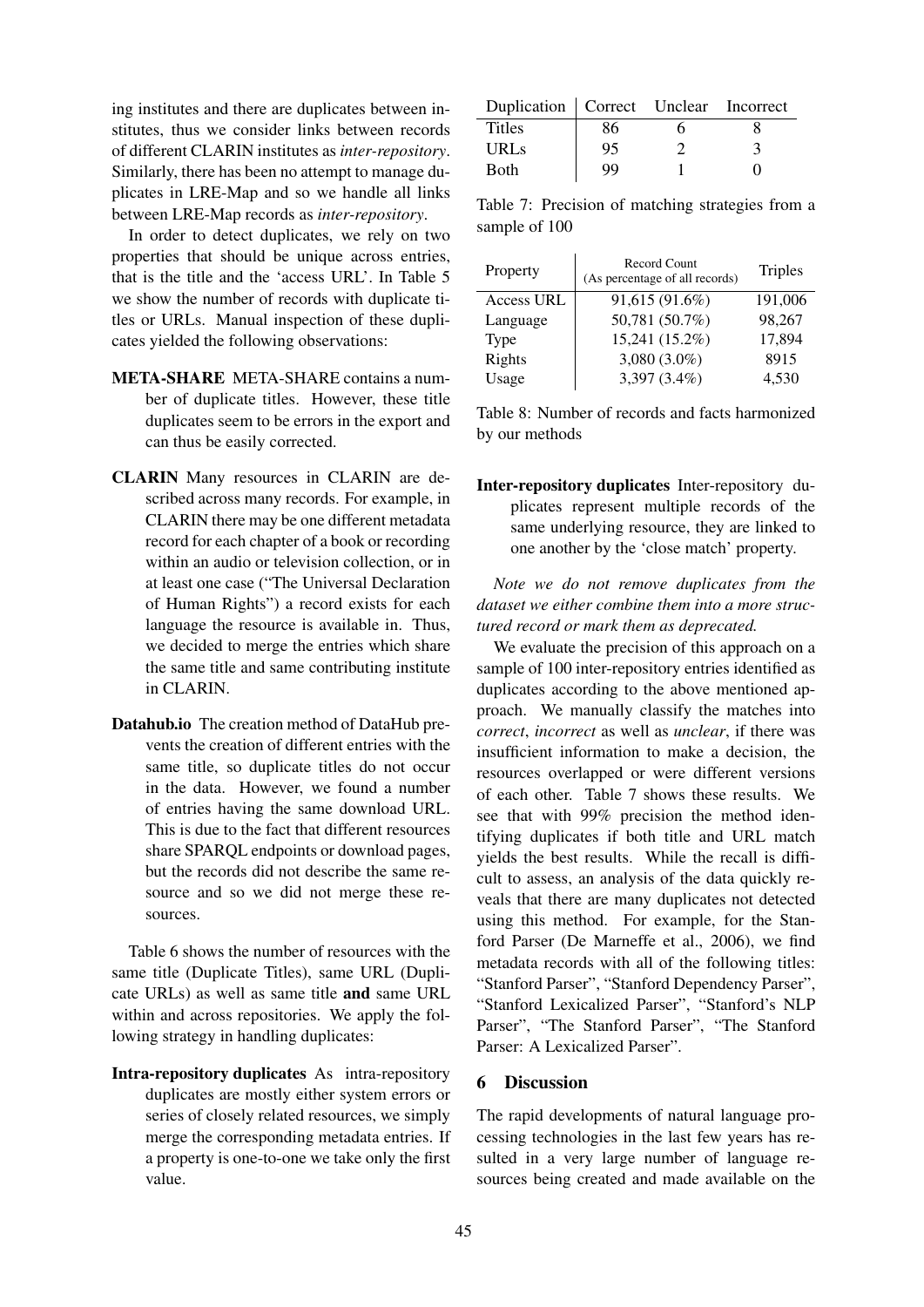| Resource      | Resource                                     | <b>Duplicate Titles</b> | Duplicate URLs | <b>Both</b> |
|---------------|----------------------------------------------|-------------------------|----------------|-------------|
| <b>CLARIN</b> | <b>CLARIN</b> (other contributing institute) | 1,202                   | 2,884          |             |
| <b>CLARIN</b> | Datahub.io                                   |                         |                |             |
| <b>CLARIN</b> | LRE-Map                                      | 72                      | 64             |             |
| <b>CLARIN</b> | <b>META-SHARE</b>                            | 1,204                   | 1,228          | 28          |
| Datahub.io    | LRE-Map                                      | 59                      |                |             |
| Datahub.io    | <b>META-SHARE</b>                            | 3                       | $\theta$       |             |
| LRE-Map       | LRE-Map                                      | 763                     | 454            | 359         |
| LRE-Map       | <b>META-SHARE</b>                            | 91                      | 51             |             |
| All           | A11                                          | 3,395                   | 4,686          | 387         |

Table 6: Number of duplicate inter-repository records by type

web. In order to enable these resources to be reused appropriately it is necessary to properly document resources and make this available as structured, queriable metadata on the Web. Current approaches to metadata collection are either *curatorial*, where dedicated workers maintain metadata of high quality, such as the approach employed by META-SHARE. This approach ensures metadata quality but is very expensive and as such it is unlikely that it will be able to handle the vast number of resources published every year. In contrast, *crowd-sourced* resources rely primarily on self-reporting of metadata, and this approach has a high recall but is very error-prone and this unreliability can be plainly seen in resources such as LRE-Map. In this paper, we have aimed to break this dichotomy by aggregating resources from both curated and crowd-sourced resources, and applied natural language processing techniques to provide a basic level of compliance among these metadata records, and have achieved this for a large number of records as summarized in table 8. In this sense we have considered a small set of properties that we regard as essential for the description and discovery of relevant language resource, that is: resource type, language, intended use, and licensing conditions. For the language property we have shown that it can be harmonized across repositories with high accuracy by mapping values to a controlled vocabulary list, although the data indicated that there were still many languages which were not covered in the ISO lists. For the type, rights and usage properties, whose content is not as limited, it is harder to harmonize but we were still able to show that in many cases these results can be connected to known lists of values. This is important as it would allow for easier queries of the resource.

Besides harmonizing values of data, we see two further key aspects to ensure quality of the metadata. First, broken links should be avoided as they are indicators of low curation and low quality. Thus, we automatically detect such broken URLs and remove them from the dataset. A second crucial issue is the removal of duplicates, which are also a sign of low quality.

We have investigated different strategies for detecting duplicates. We observed that the case in which two metadata records have been provided to different repositories is common. When integrating data from different repositories, these entries become duplicated. In other cases, particularly in CLARIN, different metadata records are created for parts of a resource. Genuine duplication likely affects about 7% of records, underlining the value of collecting resources from multiple sources. We further note that it is important to take a high precision approach to deduplication as the merging of non-duplicate resources can hide resources entirely from the query. Thus, we have proposed high-precision methods for detecting such duplicates.

Finally, we note that the data resulting from this process is available under the Creative Commons Attribution Non-Commercial ShareALike License and the data can be queried through a portal, which is available at URL anonymized. Furthermore, all code described in this paper is accessible from a popular open source repository.<sup>10</sup>

### 7 Conclusion

We have studied the task of harmonizing records of language resources that are heterogeneous on several levels and have shown that the applica-

 $10$ To remain anonymous we cannot include URLs for these resources at this point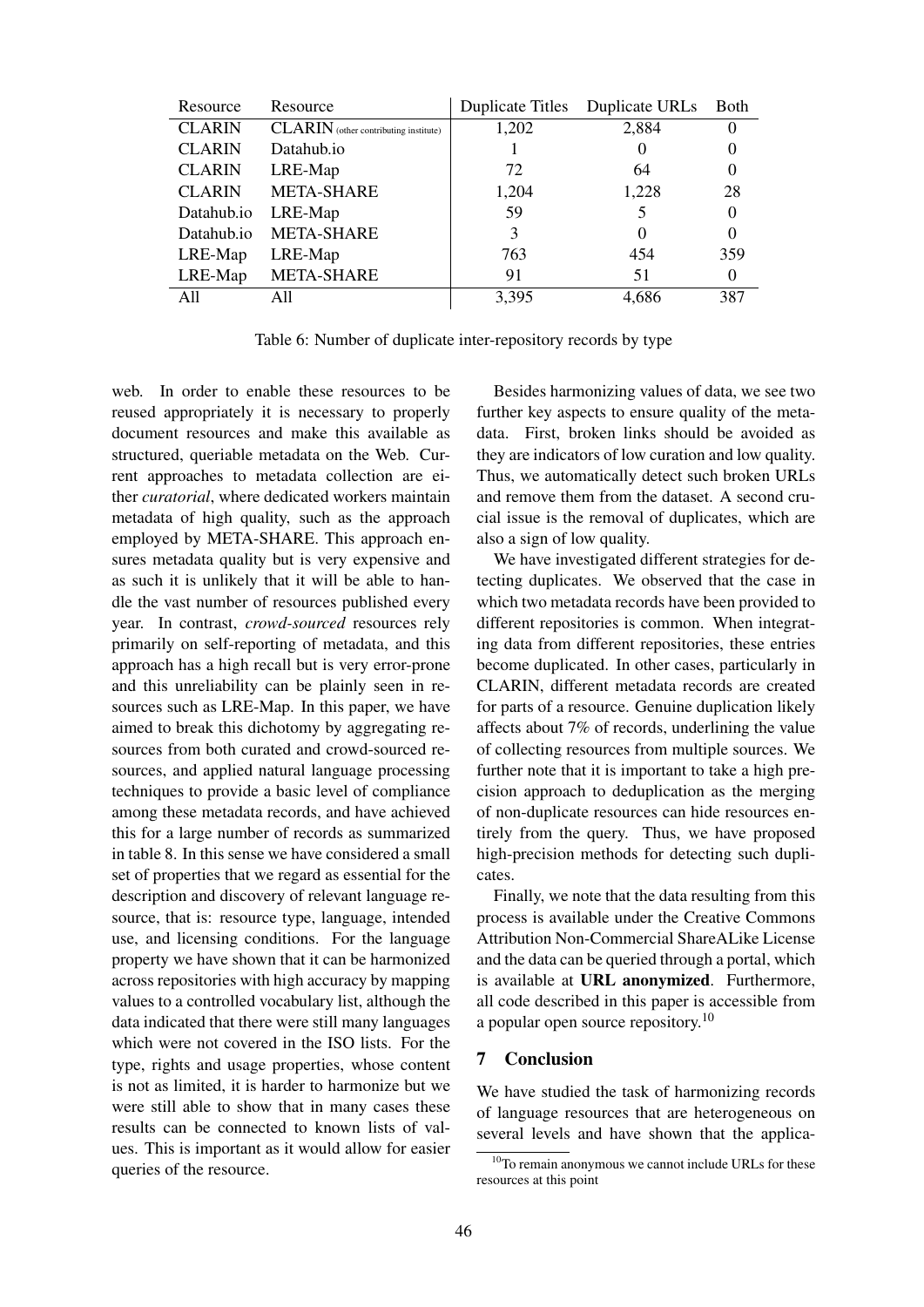tion of NLP techniques allows to provide common metadata that will better enable users to find language resources for their specific applications. We note that this work is still on-going and should be improved in not only the accuracy and coverage of harmonization, but also in the number of properties that are harmonized (authorship and subject topic are planned). We hope that this new approach to handling language resource metadata will better enable users to find language resources and assist in the creation of new domains of study in computational linguistics.

### Acknowledgments

LingHub was made possible due to significant help from a large number of people, in particular we would like to thank the following people: Benjamin Siemoneit (Bielefeld University), Tiziano Flati (University of Rome, La Sapienza), Martin Brümmer (University of Leipzig), Sebastian Hellmann (University of Leipzig), Bettina Klimek (University of Leipzig), Penny Labropolou (IEA-ILSP), Juli Bakagianni (IEA-ILSP), Stelios Piperidis (IEA-ILSP), Nicoletta Calzolari (ILC-CNR), Riccardo del Gratta (ILC-CNR), Marta Villegas (Pompeu Fabra), Núria Bel (Pompeu Fabra), Asunción Gómez-Pérez (Universidad Politécnica de Madrid) and Christian Chiarcos (Goethe-University Frankfurt).

This work was funded by the LIDER ("Linked Data as an enabler of cross-media and multilingual content analytics for enterprises across Europe"), an FP7 project refererence number 610782 in the topic ICT-2013.4.1: Content analytics and language technologies.

### **References**

- Daan Broeder, Marc Kemps-Snijders, Dieter Van Uytvanck, Menzo Windhouwer, Peter Withers, Peter Wittenburg, and Claus Zinn. 2010. A data category registry-and component-based metadata framework. In *Proceedings of the 7th International Conference on Language Resources and Evaluation*, pages 43– 47.
- Daan Broeder, Menzo Windhouwer, Dieter Van Uytvanck, Twan Goosen, and Thorsten Trippel. 2012. CMDI: a component metadata infrastructure. In *Describing LRs with metadata: towards flexibility and interoperability in the documentation of LR workshop programme*, page 1.
- Christopher Brooks and Gord McCalla. 2006. Towards flexible learning object metadata. *Continu-*

*ing Engineering Education and Lifelong Learning*, 16(1/2):50–63.

- Elena Cabrio, Alessio Palmero Aprosio, and Serena Villata. 2014. These are your rights: A natural language processing approach to automated RDF licenses generation. In *The Semantic Web: Trends and Challenges*, pages 255–269. Springer.
- Nicoletta Calzolari, Riccardo Del Gratta, Gil Francopoulo, Joseph Mariani, Francesco Rubino, Irene Russo, and Claudia Soria. 2012. The LRE Map. Harmonising community descriptions of resources. In *Proceedings of the 8th International Conference on Language Resources and Evaluation*, pages 1084–1089.
- Christian Chiarcos, Sebastian Hellmann, and Sebastian Nordhoff. 2012. The Open Linguistics Working Group of the Open Knowledge Foundation. In *Linked Data in Linguistics*, pages 153–160. Springer.
- Khalid Choukri, Victoria Arranz, Olivier Hamon, and Jungyeul Park. 2012. Using the international standard language resource number: Practical and technical aspects. In *Proceedings of the 8th International Conference on Language Resources and Evaluation*, pages 50–54.
- Marie-Catherine De Marneffe, Bill MacCartney, Christopher D Manning, et al. 2006. Generating typed dependency parses from phrase structure parses. In *Proceedings of LREC*, volume 6, pages 449–454.
- Christian Federmann, Ioanna Giannopoulou, Christian Girardi, Olivier Hamon, Dimitris Mavroeidis, Salvatore Minutoli, and Marc Schröder. 2012. META-SHARE v2: An open network of repositories for language resources including data and tools. In *Proceedings of the 8th International Conference on Language Resources and Evaluation*, pages 3300– 3303.
- Maria Gavrilidou, Penny Labropoulou, Elina Desipri, Stelios Piperidis, Harris Papageorgiou, Monica Monachini, Francesca Frontini, Thierry Declerck, Gil Francopoulo, Victoria Arranz, et al. 2012. The META-SHARE metadata schema for the description of language resources. In *Proceedings of the 8th International Conference on Language Resources and Evaluation*, pages 1090–1097.
- Michael Khoo and Catherine Hall. 2010. Merging metadata: a sociotechnical study of crosswalking and interoperability. In *Proceedings of the 10th annual joint conference on Digital libraries*, pages 361–364. ACM.
- Joseph Mariani, Christopher Cieri, Gil Francopoulou, Patrick Paroubek, and Marine Delaborde. 2014. Facing the identification problem in languagerelated scientific data analysis. In *Proceedings of the 9th International Conference on Language Resources and Evaluation*, pages 2199–2205.